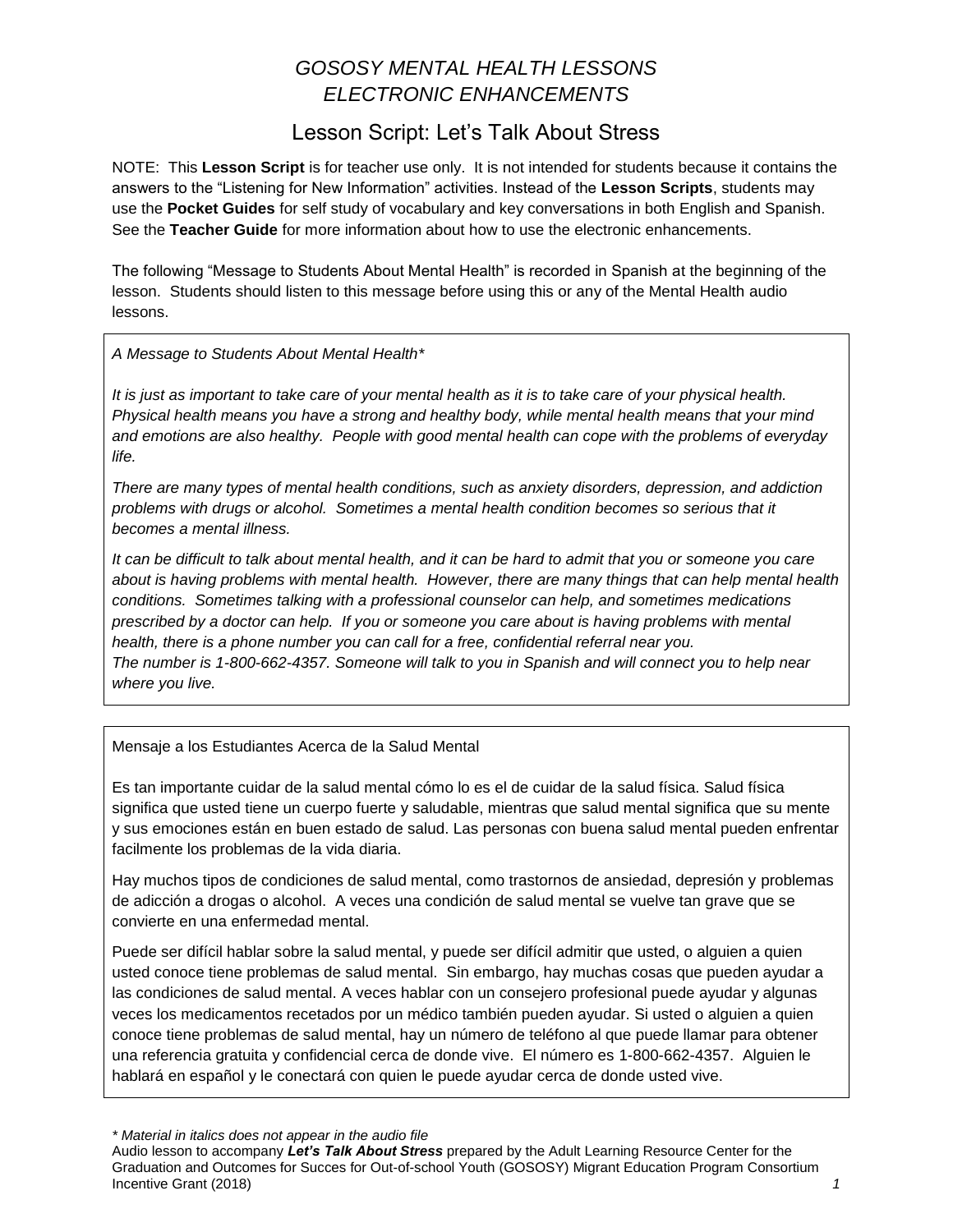# Hablemos sobre el Estrés / Let's Talk About Stress

En esta lección, practicarás palabras y conversaciones relacionadas acerca del estrés. Antes de comenzar esta lección, por favor escucha este pequeño mensaje acerca de la salud mental. \* *In this lesson, you will practice words and conversations for talking about stress. Before starting the lesson, please listen to this short message about mental health. (See page 1 for a transcript of the message.)* 

### Parte 1: Práctica de Vocabulario / Part 1: Vocabulary Practice

Ahora escucharás palabras en español y luego en inglés. Repite las palabras en inglés. *Now you will hear words in Spanish followed by English. Repeat the English words. (Each English word or phrase is followed by a pause, giving students time to repeat. The English word or phrase is then repeated.)*

| estrés                              | stress                     |
|-------------------------------------|----------------------------|
| estresante                          | stressful                  |
| muy estresado                       | stressed out               |
| abrumado                            | overwhelmed                |
| preocupado                          | worried                    |
| dolor de cabeza                     | headache                   |
| dolor de estómago                   | stomachache                |
| no puedo dormir                     | can't sleep                |
| no puedo comer                      | can't eat                  |
| un plan para hacer frente el estrés | a plan to cope with stress |
| relajarse                           | relax                      |
| respirar                            | breathe                    |
| hacer ejercicio                     | exercise                   |

Práctica: Ahora escucharás las palabras en español, seguidas por una pausa. Durante la pausa, di las palabras en inglés. Luego oirás las palabras en inglés.

*Test Yourself: Now you will hear the words in Spanish, followed by a pause. During the pause, say the English words. You will then hear the English words*. *(Each Spanish word or phrase is followed by a pause.)*

| estrés                              | stress                     |
|-------------------------------------|----------------------------|
| estresante                          | stressful                  |
| muy estresado                       | stressed out               |
| abrumado                            | overwhelmed                |
| preocupado                          | worried                    |
| dolor de cabeza                     | headache                   |
| dolor de estómago                   | stomachache                |
| no puedo dormir                     | can't sleep                |
| no puedo comer                      | can't eat                  |
| un plan para hacer frente el estrés | a plan to cope with stress |
| relajarse                           | relax                      |
| respirar                            | breathe                    |
| hacer ejercicio                     | exercise                   |
|                                     |                            |

*\* Material in italics does not appear in the audio file*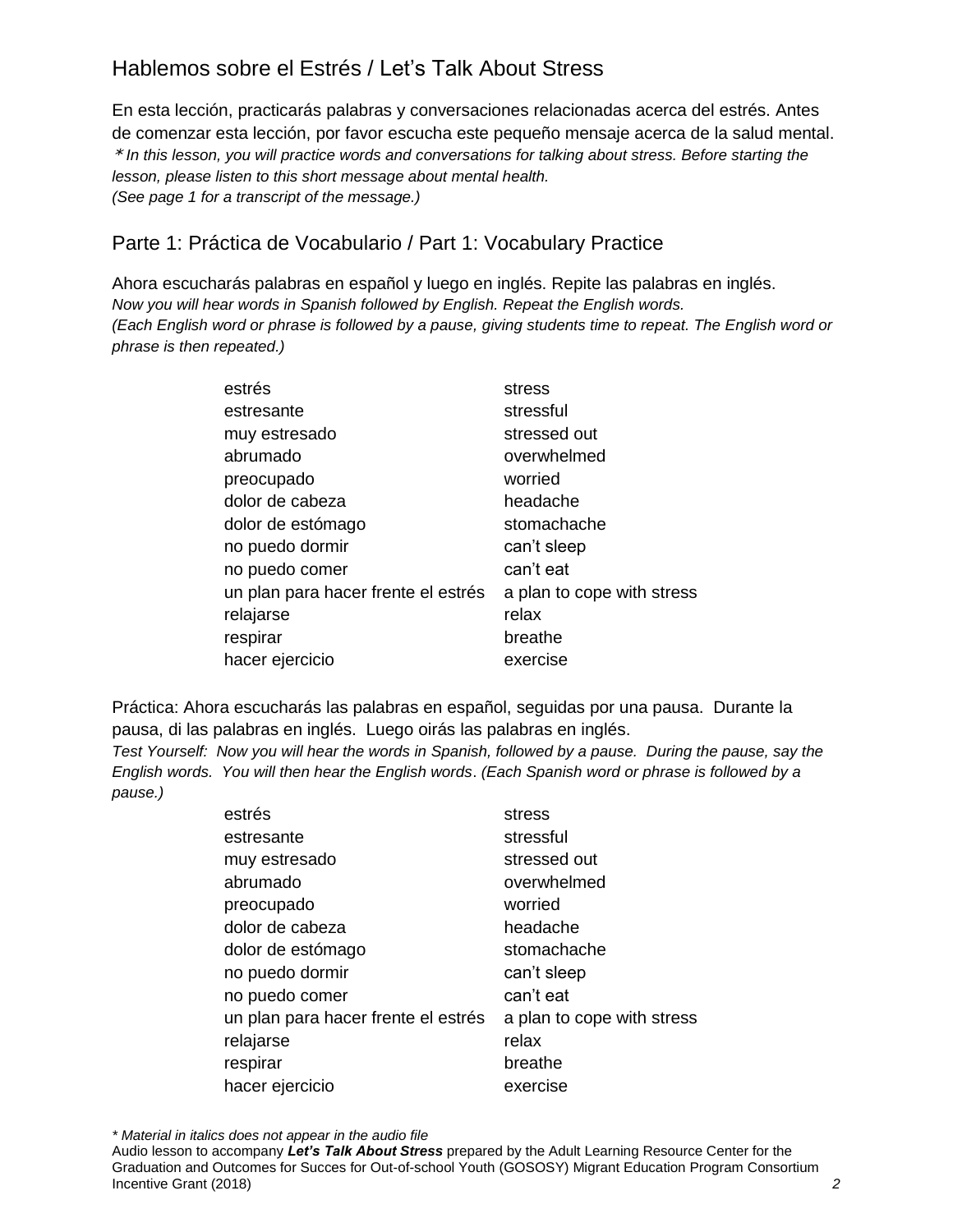## Parte 2: Práctica de la Conversación / Part 2: Conversation Practice

Juan tiene un nuevo trabajo con largas horas y un jefe exigente. Él habla con su amiga Rosa al respecto. Escucharás la conversación en español y luego la conversación en inglés. *Juan has a new job with long hours and a demanding boss. He talks to his friend Rosa about it. You will hear the conversation in Spanish followed by the conversation in English.* 

- A: Mi nuevo trabajo es muy duro. No puedo dormir porque estoy muy preocupado.
- B: Oh, eso suena muy estresante.
- A: **iEs! ¿Qué puedo hacer?**
- B: Trata de relajarte después del trabajo. Da un paseo y luego come una cena saludable.
- A: OK. Intentaré eso.
- A: My new job is very hard. I can't sleep because I'm so worried about it.
- B: Oh! That sounds very stressful.
- A: It is! What can I do?
- B: Try to relax after work. Take a walk and then eat a healthy dinner.
- A: OK, I'll try that.

Ahora, repite la conversación en inglés.

*Now repeat the conversation in English. (Each line of the conversation is followed by a pause.)*

- A: My new job is very hard. I can't sleep because I'm so worried about it.
- B: Oh! That sounds very stressful.
- A: It is! What can I do?
- B: Try to relax after work. Take a walk and then eat a healthy dinner.
- A: OK, I'll try that.

Una conversación: Tú eres Rosa. Habla con tu amigo Juan acerca de su nuevo trabajo. *One-sided Conversation: You are Rosa. Talk to your friend Juan about his new job. (Each line of the conversation is followed by a pause.)*

- A: My new job is very hard. I can't sleep because I'm so worried about it.
- B: (pause)
- A: It is! What can I do?
- B: (pause)
- A: OK, I'll try that.

Escucha la siguiente conversación. Escucharás información nueva. Anna no vio a su amigo Mario trabajando hoy. Ella le pregunta a él sobre eso. ¿Por qué Mario no fue a trabajar? ¿Cómo se siente Mario? ¿Qué consejo da Anna a Mario? ¿Qué hará Anna esta noche? *Listening for New Information: Listen to the following conversation. Anna did not see her friend Mario at work today. She asks him about it. Why did Mario miss work? How does Mario feel? What advice does Anna give Mario? What will Anna do tonight?* 

*\* Material in italics does not appear in the audio file*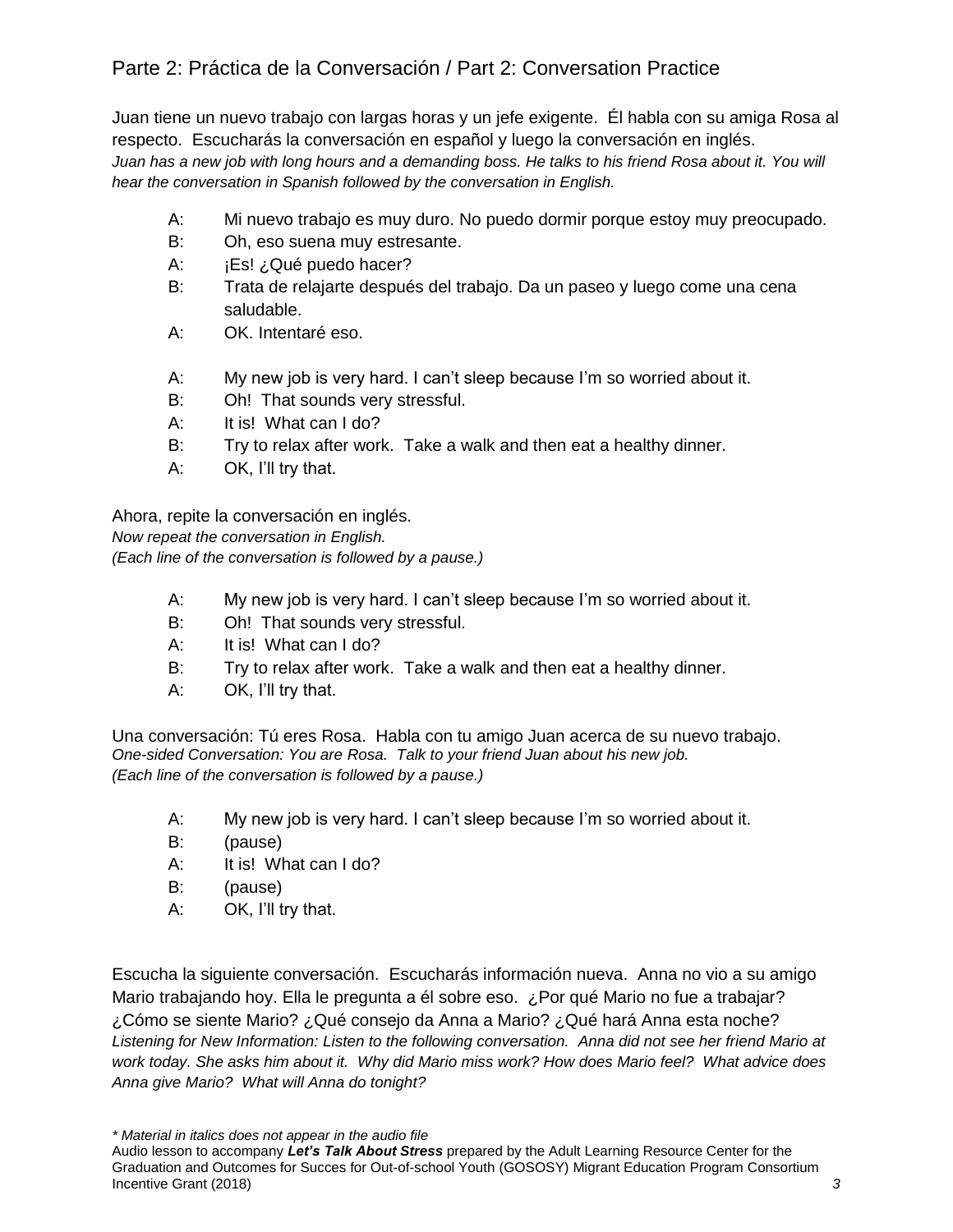- A: Mario, I didn't see you at work today.
- B: My father is very sick. I can't work because I have to take care of him.
- A: Oh, I'm so sorry! You must be very stressed out.
- B: Yes, I am.
- A: Try to relax and breathe. I'll bring you dinner tonight.
- B: Oh, thank you.

*(Each question is followed by a pause before the answer.)*

| ¿Por qué Mario no fue a trabajar?                                                     | Él tiene que cuidar de su padre que está<br>enfermo. / He has to take care of his sick father. |
|---------------------------------------------------------------------------------------|------------------------------------------------------------------------------------------------|
| ¿Cómo se siente Mario?                                                                | Él está muy estresado. / He's stressed out.                                                    |
| ¿Qué consejo da Anna a Mario?                                                         | trata de relajarte y respirar / try to relax and<br>breathe                                    |
| ¿Qué hará Anna esta noche?                                                            | Ella traerá la cena a Mario. /<br>She'll bring dinner to Mario.                                |
| Why did Mario miss work?<br>How does Mario feel?<br>What advice does Anna give Mario? | He has to take care of his sick father.<br>He is stressed out.<br>try to relax and breathe     |
| What will Anna do tonight?                                                            | She'll bring dinner to Mario.                                                                  |

### Parte 3: Más Práctica de Conversación / Part 3: More Conversation Practice

Conversación Nueva / New Conversation

Juan tiene un nuevo trabajo con largas horas y un jefe exigente. Él habla con su amigo Carlos al respecto. Escucharás la conversación en español y luego la conversación en inglés. *Juan has a new job with long hours and a demanding boss. He is talking to his friend Carlos about it. You willl hear the conversation in Spanish followed by the conversation in English*.

- A: Carlos, mi nuevo trabajo es realmente duro. Estoy muy estresado.
- B: Necesitas de un plan para hacer frente.
- A: ¿Qué quieres decir?
- B: Hay cosas que puedes hacer para ayudar el estrés. El ejercicio me ayuda mucho. Yo juego fútbol todos los domingos.
- A: ¿El ejercicio ayuda al estrés?
- B: jSi! Ven a jugar fútbol conmigo el domingo.
- A: OK, lo intentaré.

*\* Material in italics does not appear in the audio file*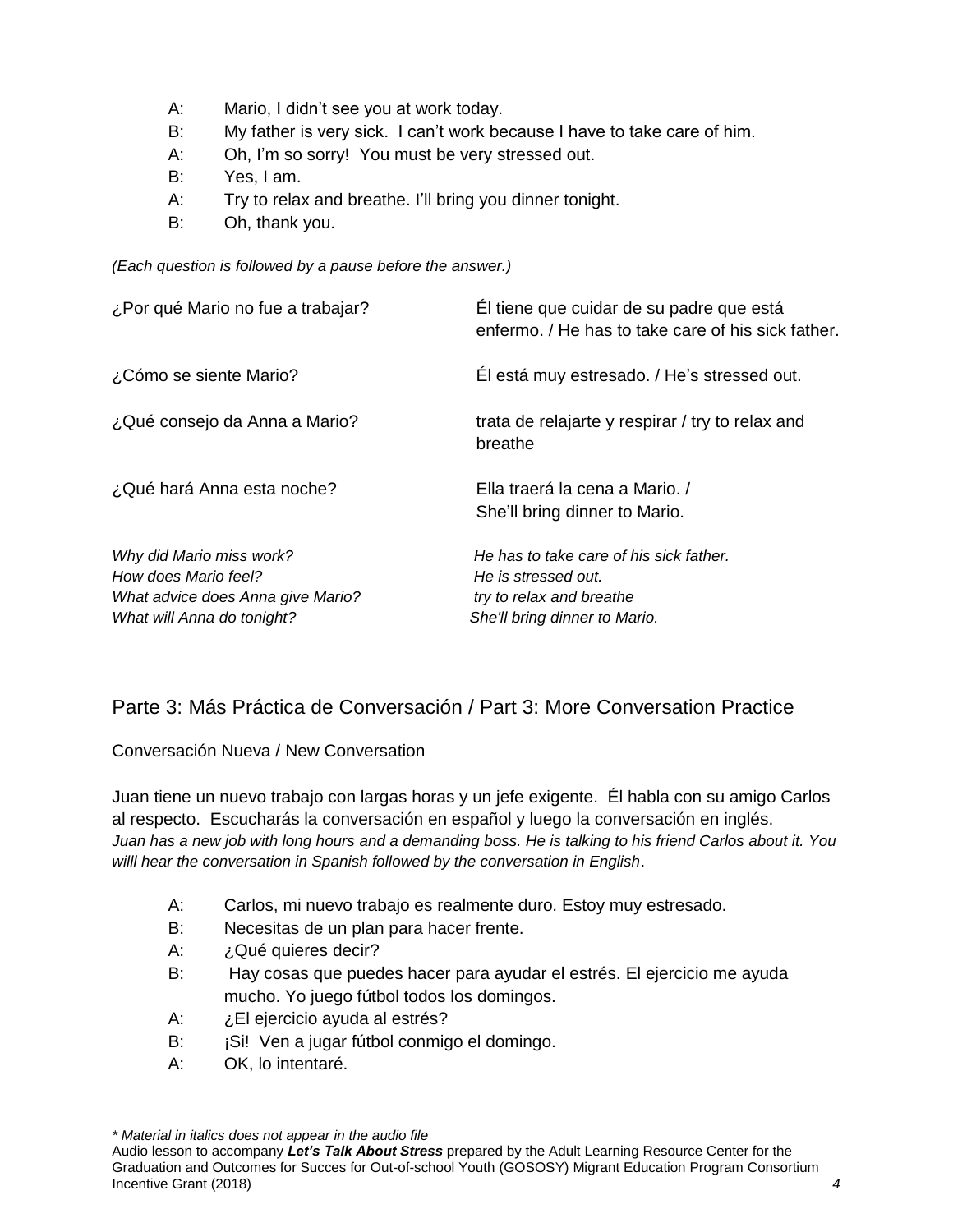- A: Carlos, my new job is really hard. I'm so stressed out.
- B: You need a plan to cope.
- A: What do you mean?
- B: There are things you can do to help stress. Exercise helps me a lot. I play soccer every Sunday.
- A: Exercise helps stress?
- B: Yes! Come play soccer with me on Sunday.
- A: OK, I'll try it.

Ahora, repite la conversación en inglés.

*Now repeat the conversation in English. (Each line of the conversation is followed by a pause.)*

- A: Carlos, my new job is really hard. I'm so stressed out.
- B: You need a plan to cope.
- A: What do you mean?
- B: There are things you can do to help stress. Exercise helps me a lot. I play soccer every Sunday.
- A: Exercise helps stress?
- B: Yes! Come play soccer with me on Sunday.
- A: OK, I'll try it.

Una conversación: Tú eres Carlos. Habla con tu amigo Juan acerca de su nuevo trabajo. *One-sided Conversation: You are Carlos. Talk to your friend Juan about his new job. (Each line of the conversation is followed by a pause.)*

- A: Carlos, my new job is really hard. I'm so stressed out.
- B: (pause)
- A: What do you mean?
- B: (pause)
- A: Exercise helps stress?
- B: (pause)
- A: OK, I'll try it.

Escucha la siguiente conversación. Escucharás información nueva. Anna esta preocupada por su hermano Eduardo. Ella habla con su amigo Mario al respecto. ¿Por qué está Eduardo estresado? ¿Cómo Eduardo hace frente al estrés? ¿Es esta una forma saludable de enfrentar el estrés? ¿Qué harán Anna y Mario parar ayudar a Eduardo?

*Listening for New Information: Listen to the following conversation. Anna is worried about her brother Eduardo. She talks to her friend Mario about it. Why is Eduardo stressed? How does Eduardo cope with stress? Is this a healthy way to cope with stress? What will Anna and Mario do to help Eduardo?*

*\* Material in italics does not appear in the audio file*

Audio lesson to accompany *Let's Talk About Stress* prepared by the Adult Learning Resource Center for the Graduation and Outcomes for Succes for Out-of-school Youth (GOSOSY) Migrant Education Program Consortium Incentive Grant (2018) *5*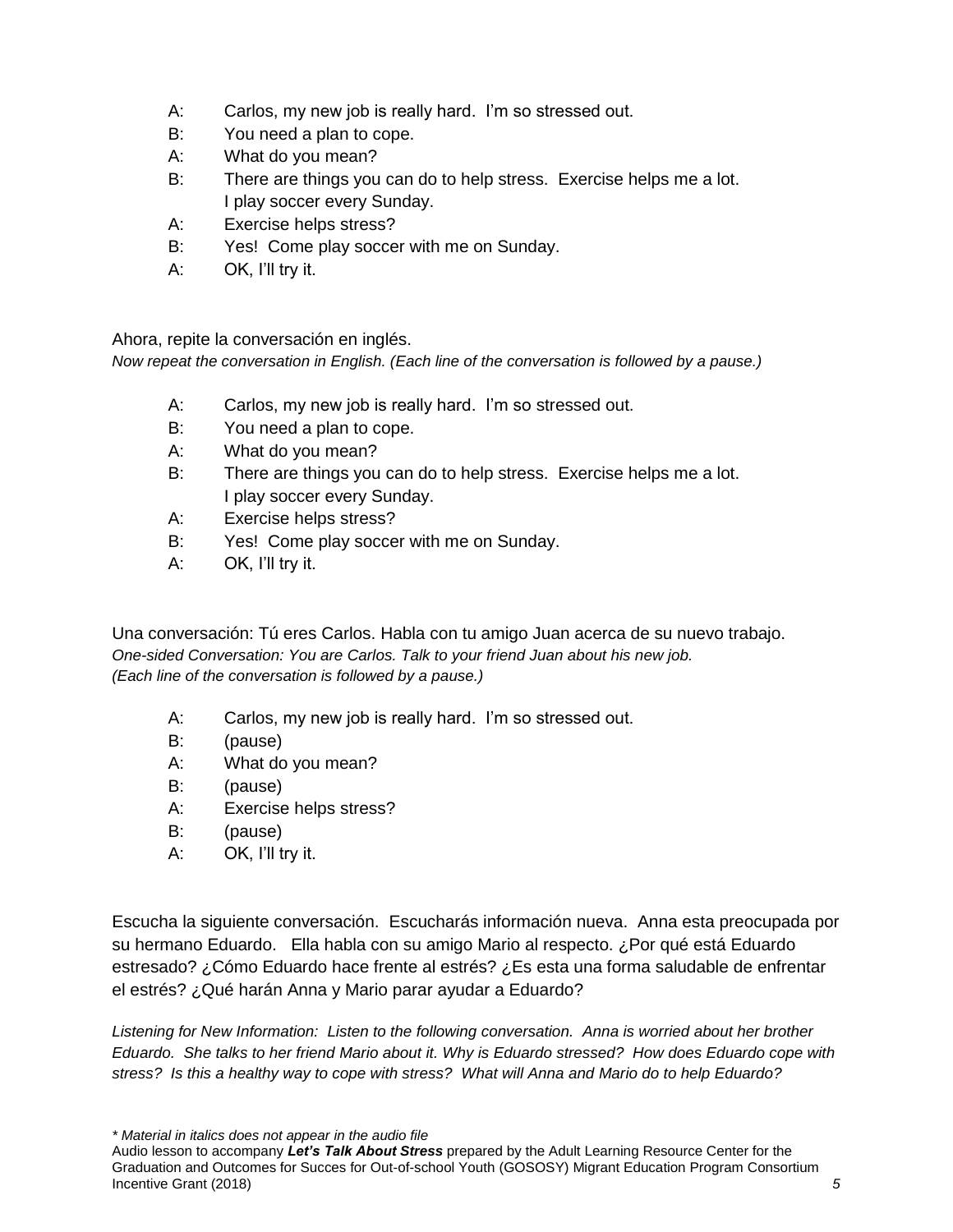- A: I'm worried about Eduardo.
- B: Why? What's wrong?
- A: He's very stressed about his job. When he comes home from work, he drinks 4 or 5 beers every day.
- B: Drinking beer is not a healthy way to cope with stress.
- A: I know.
- B: Eduardo needs a plan to cope with stress. Let's help him make a plan.
- A: Good idea.

*(Each question is followed by a pause before the answer.)*

| ¿Por que está Eduardo estresado?                                                                                                                             | El está estresado por su trabajo. /<br>He's stressed about his job.                                                                           |
|--------------------------------------------------------------------------------------------------------------------------------------------------------------|-----------------------------------------------------------------------------------------------------------------------------------------------|
| ¿Cómo enfrenta Eduardo el estrés?                                                                                                                            | El bebe 4 o 5 cervezas cada dia después<br>del trabajo. / He drinks 4 or 5 beers every<br>day after work.                                     |
| ¿Es esta una forma saludable de<br>enfrentar el estrés?                                                                                                      | No. / No.                                                                                                                                     |
| ¿Qué harán Anna y Mario parar ayudar<br>a Eduardo?                                                                                                           | Ellos le ayudarán a hacer un plan para<br>enfrentar el estrés. / They'll help him make<br>a plan to cope with stress.                         |
| Why is Eduardo stressed?<br>How does Eduardo cope with stress?<br>Is this a healthy way to cope with stress?<br>What will Anna and Mario do to help Eduardo? | He's stressed about his job.<br>He drinks 4 or 5 beers every day after work.<br>No.<br>They will help him make a plan to cope with<br>stress. |

Escucha la siguiente conversación. Escucharás información nueva. Lola es madre soltera con un nuevo bebé y un trabajo de tiempo completo. La hermana de Lola cuida del bebé mientras Lola está trabajando, pero Lola tiene que cuidar del bebé por la noche. Se siente abrumada y llama a su amiga Rosa. ¿Por qué Lola está abrumada? ¿A qué hora Lola tiene que levantarse para trabajar? ¿Qué hará Rosa para ayudar a su amiga?

*Listening for New Information: Listen to the following conversation. Lola is a single mother with a new baby and a full-time job. Lola's sister watches the baby while Lola is at work, but Lola has to take care of the baby at night. She feels overwhelmed and calls her friend Rosa. Why is Lola overwhlemed? What time does Lola have to get up for work? What will Rosa do to help her friend?* 

*\* Material in italics does not appear in the audio file*